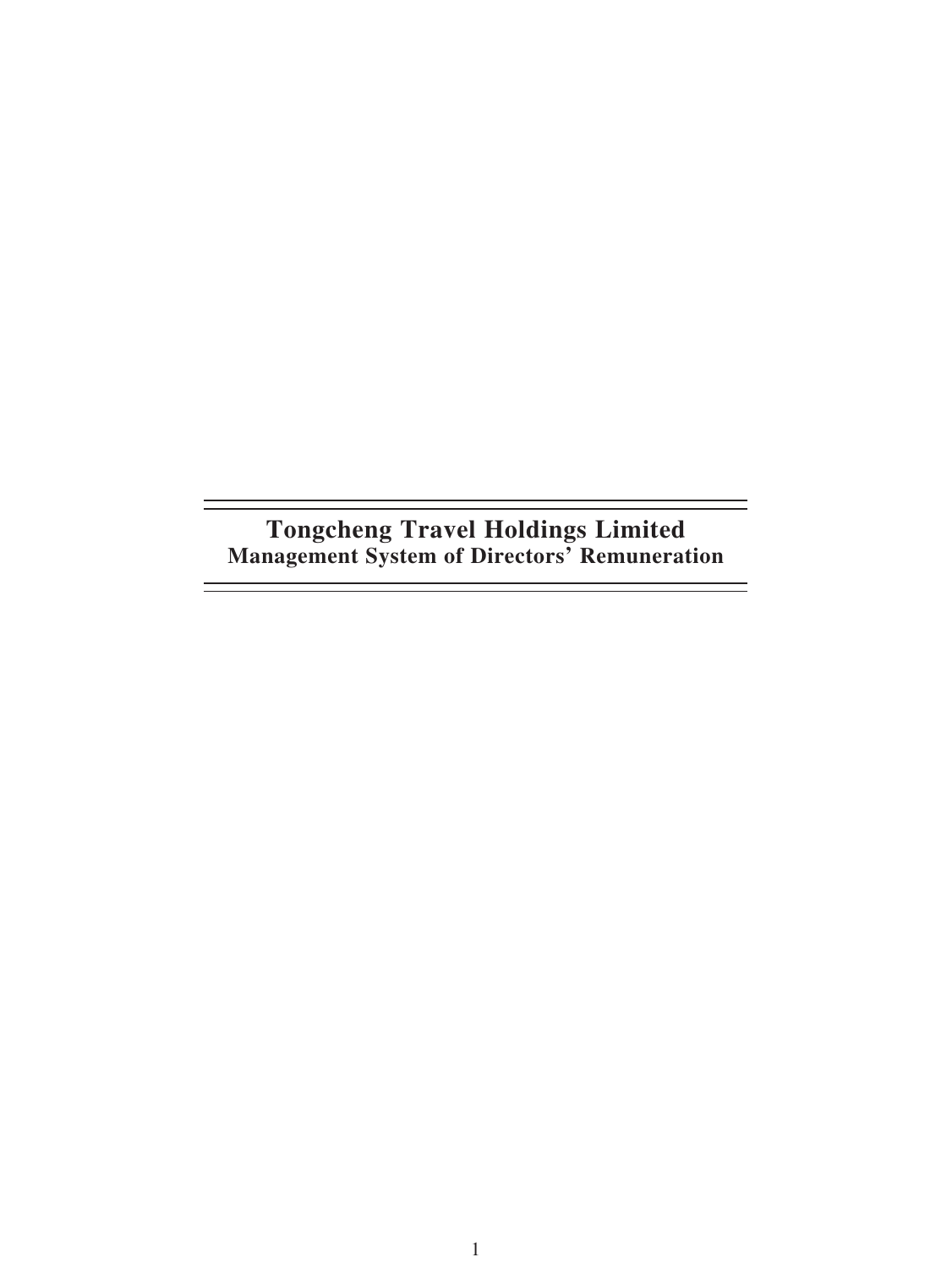## **Chapter I General Provisions**

Article 1 The System is formulated and enacted based on the discussion and decision by the Board of Directors in order to establish a scientific and effective mechanism of incentive and constraint concerning directors' remuneration, achieve the strategic development goals of Tongcheng Travel Holdings Limited (the "Company"), and ensure the internal driving force of the Company's sustainable development.

**Article 2** This System is applicable to executive directors, non-executive directors and independent non-executive directors of the Company.

**Article 3** Directors' remuneration is determined based on the following principles: to be in line with the Company's sustainable development; to link remuneration with the Company's performance; and to place equal emphasis on both incentive and constraint.

## **Chapter II Remuneration Approach**

**Article 4** Remuneration approach for executive directors

| <b>Items and Terms</b> | <b>Management Approach</b>                                                                                                                                                                                   |
|------------------------|--------------------------------------------------------------------------------------------------------------------------------------------------------------------------------------------------------------|
| Basic compositions     | Executive directors' remuneration is composed of basic salary,<br>٠<br>performance bonus and share incentives                                                                                                |
|                        | The Remuneration Committee shall review directors' remuneration<br>٠<br>and related remuneration policies and practices every year based on<br>the achievement of governance performance in the current year |
|                        | The nomination shall be submitted to the general meeting every three<br>٠<br>years for consideration of the matters related to executive directors'<br>remuneration                                          |
| Basic salary           | Reward for ongoing contribution so as to attract and retain key<br>$\bullet$<br>talents and thus maintaining market competitiveness                                                                          |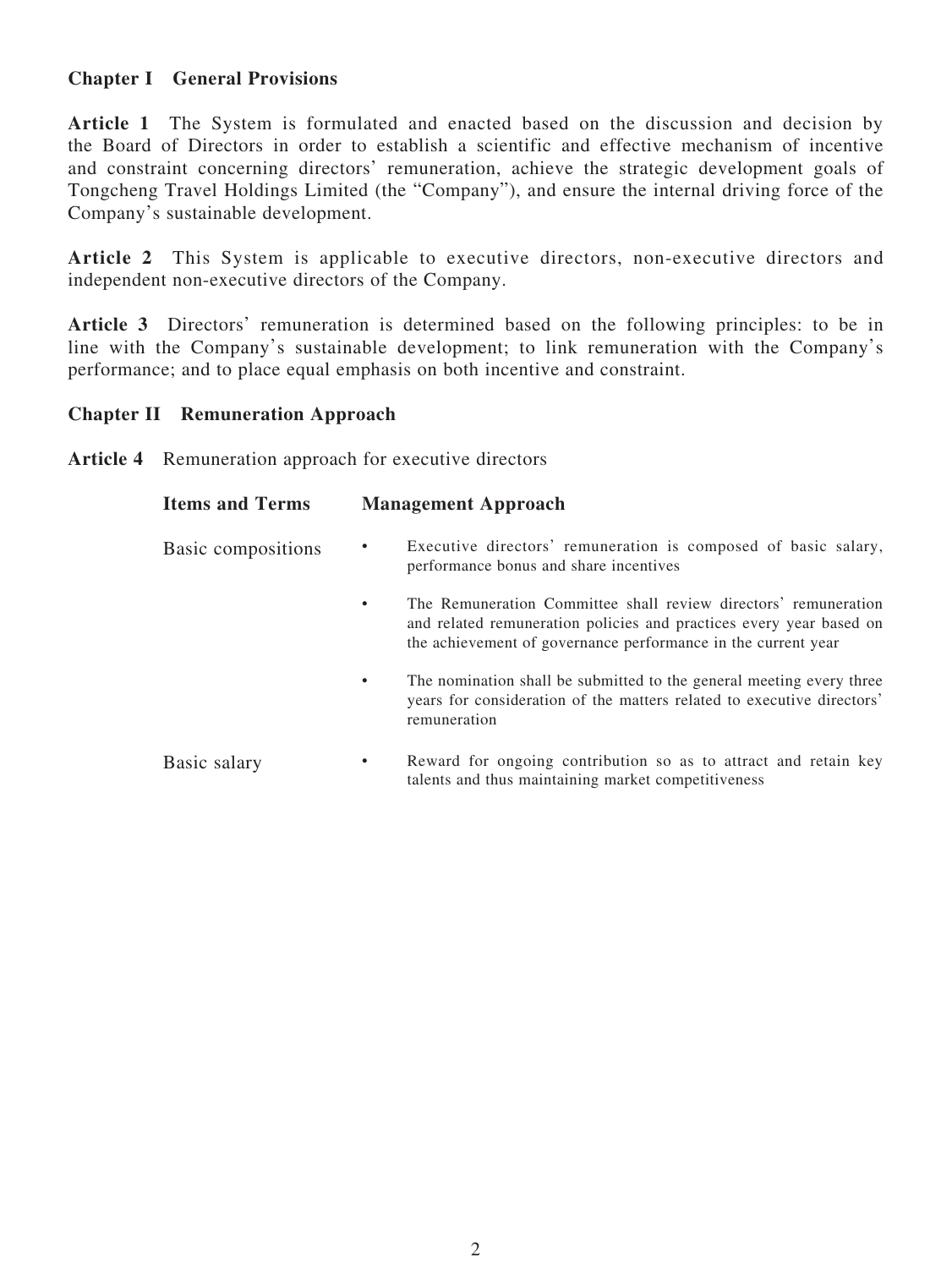| <b>Items and Terms</b>     | <b>Management Approach</b>                                                                                                                                                                                                                                                                                                                    |
|----------------------------|-----------------------------------------------------------------------------------------------------------------------------------------------------------------------------------------------------------------------------------------------------------------------------------------------------------------------------------------------|
| Performance bonus          | Maintain competitive remuneration and benefits as well as providing<br>a certain level of fixed remuneration in line with the Director's<br>duties, skills and experience to retain key talents                                                                                                                                               |
|                            | The Company's financial performance shall be reflected, including<br>the operating performance in the current year and the annual<br>performance-based bonus for the Chief Executive Officer, which<br>shall reflect the overall shareholders' return over the past 3-5 years                                                                 |
|                            | The Company's non-financial performance shall be reflected,<br>$\bullet$<br>including the management performance of material environmental,<br>social and governance issues, such as customer service assurance,<br>data privacy and security, business ethics, climate change response,<br>human resource management, etc.                   |
| Share incentives           | Sustain the long-term performance and align with the shareholders'<br>interests                                                                                                                                                                                                                                                               |
|                            | The cap of the long-term share incentives is 3-6 times the basic<br>salary; and the long-term incentives have a forward-looking<br>performance calculation period, which lasts 3-5 years from the start<br>of the financial year when the incentives are awarded.                                                                             |
| Shareholding<br>guidelines | Sustain the long-term performance and align with the shareholders'<br>interests                                                                                                                                                                                                                                                               |
|                            | The shareholding limit for executive directors is required to be at<br>$\bullet$<br>least 8 times of the basic salary                                                                                                                                                                                                                         |
| Risk measurement           | Executive directors' remuneration (including basic salary,<br>performance bonus and long-term share incentives) has been<br>imbedded with claw-back provision to reduce remuneration risks                                                                                                                                                    |
|                            | The claw-back period is no less than 3-5 years. Where the executive<br>director imposes a material adverse impact on the Company due to<br>his/her fault in fulfilling his/her duties, the Company is entitled to<br>take back all the performance-based remuneration paid within the<br>corresponding period and stop paying the unpaid part |